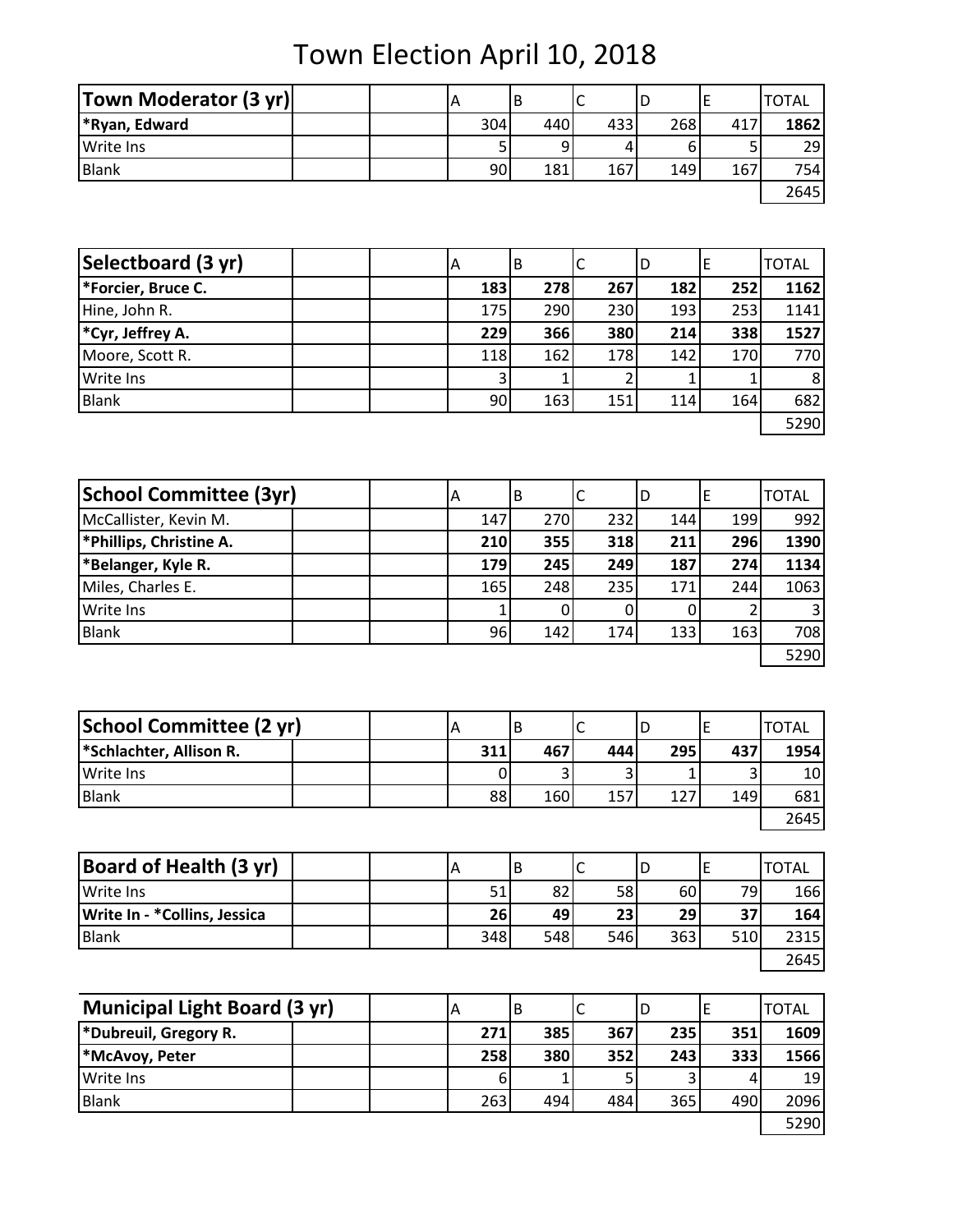# Town Election April 10, 2018

| <b>Board of Assessors (3 yr)</b>     |  | Α            | B |                | $\mathsf C$  | D |     | E |              | <b>TOTAL</b>   |
|--------------------------------------|--|--------------|---|----------------|--------------|---|-----|---|--------------|----------------|
| *Snopek, Hazel R.                    |  | 306          |   | 420            | 423          |   | 272 |   | 387          | 1808           |
| Write Ins                            |  | 4            |   | 1              | 2            |   | 5   |   | 3            |                |
| Write In - Sheehan, Gregory          |  | 3            |   | 1              | 3            |   | 3   |   | 1            | 11             |
| <b>Blank</b>                         |  | 89           |   | 209            | 179          |   | 146 |   | 199          | 822            |
|                                      |  |              |   |                |              |   |     |   |              | 2645           |
|                                      |  |              |   |                |              |   |     |   |              |                |
|                                      |  |              |   |                |              |   |     |   |              |                |
| <b>Board of Assessors (1 yr)</b>     |  | Α            | B |                | C            | D |     | E |              | <b>TOTAL</b>   |
| *Reidy, Thomas R.                    |  | 293          |   | 406            | 402          |   | 257 |   | 372          | 1730           |
| Write Ins                            |  | 4            |   | 0              | 4            |   | 1   |   | 3            | 12             |
| <b>Blank</b>                         |  | 102          |   | 224            | 198          |   | 165 |   | 214          | 903            |
|                                      |  |              |   |                |              |   |     |   |              | 2645           |
|                                      |  |              |   |                |              |   |     |   |              |                |
|                                      |  |              |   |                |              |   |     |   |              |                |
| Councilor - Hamp. Coucil of Gov. (2A |  |              | B |                | $\mathsf C$  | D |     | E |              | <b>TOTAL</b>   |
| Write Ins                            |  | 13           |   | 18             | 31           |   | 13  |   | 19           | 89             |
| Write In - *Millard, Jeffrey         |  | 1            |   | $\overline{2}$ |              |   |     |   |              | 3              |
| Write In - *Baldwin, Robert          |  |              |   |                |              |   |     |   | 2            | $\mathbf{2}$   |
| <b>Blank</b>                         |  | 785          |   | 1242           | 1177         |   | 833 |   | 1159         | 5196           |
|                                      |  |              |   |                |              |   |     |   |              | 5290           |
|                                      |  |              |   |                |              |   |     |   |              |                |
| Housing Authority (3 yr)             |  | Α            | B |                | C            | D |     | E |              | <b>TOTAL</b>   |
| *Brunell, Matthew S.                 |  | 286          |   | 394            | 401          |   | 243 |   | 365          | 1689           |
| Write Ins                            |  | 0            |   | 0              | 0            |   | 0   |   | 0            | 0              |
| <b>Blank</b>                         |  | 113          |   | 236            | 203          |   | 180 |   | 224          | 956            |
|                                      |  |              |   |                |              |   |     |   |              | 2645           |
|                                      |  |              |   |                |              |   |     |   |              |                |
| <b>Housing Authority (2 yr)</b>      |  | Α            | B |                | $\mathsf C$  | D |     | E |              | <b>TOTAL</b>   |
| *Menard, James W.                    |  | 282          |   | 425            | 408          |   | 246 |   | 375          | 1736           |
| Write Ins                            |  | $\mathbf{1}$ |   | 0              | 0            |   | 0   |   | $\mathbf{1}$ | $\overline{2}$ |
| <b>Blank</b>                         |  | 116          |   | 205            | 196          |   | 177 |   | 213          | 907            |
|                                      |  |              |   |                |              |   |     |   |              | 2645           |
|                                      |  |              |   |                |              |   |     |   |              |                |
| Trustee Free Library (3 yr)          |  | A            | B |                | $\mathsf{C}$ | D |     | E |              | <b>TOTAL</b>   |
| *Clancy, Constance A.                |  | 312          |   | 435            | 434          |   | 252 |   | 414          | 1847           |
| *Resnick, Mitchell B.                |  | 303          |   | 428            | 406          |   | 276 |   | 404          | 1817           |
| *Tarr, Timna                         |  | 287          |   | 400            | 388          |   | 252 |   | 376          | 1703           |
| Write In                             |  | 4            |   | 3              | 1            |   | 1   |   | 3            | 12             |
| <b>Blank</b>                         |  | 291          |   | 624            | 583          |   | 488 |   | 570          | 2556           |
|                                      |  |              |   |                |              |   |     |   |              | 7935           |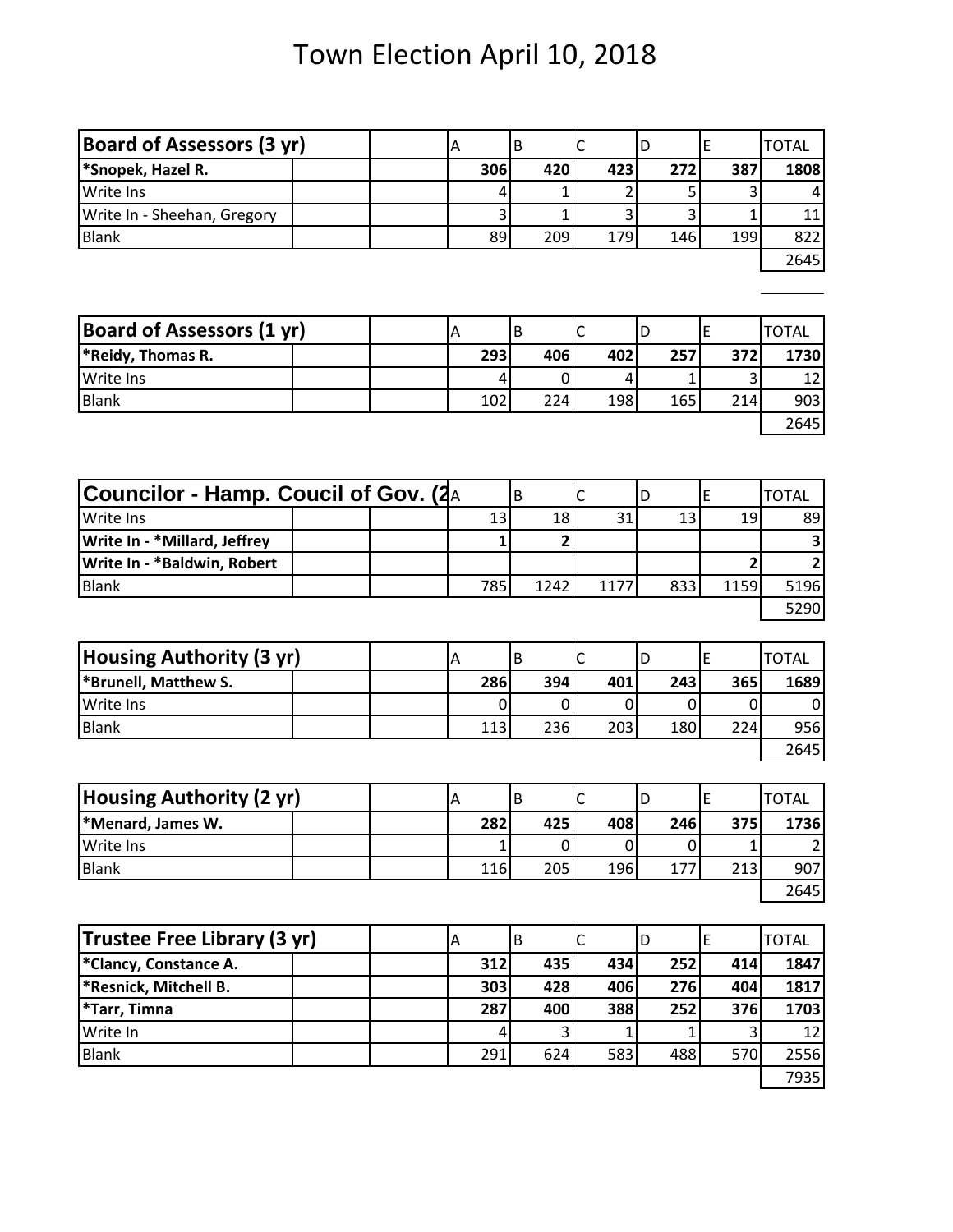Town Election April 10, 2018

| <b>Planning Board (3 yr)</b> | A |     |     |     | IL  |     | TOTAL |
|------------------------------|---|-----|-----|-----|-----|-----|-------|
| *O'Brien, Melissa            |   | 259 | 374 | 364 | 243 | 355 | 1595  |
| Write In                     |   |     |     |     |     |     |       |
| blank                        |   | 139 | 255 | 240 | 180 | 232 | 1046  |
|                              |   |     |     |     |     |     | 2645  |

| <b>Ballot Question 1</b> |  | ΙA  | В   | ֊   | D   |     | <b>TOTAL</b> |
|--------------------------|--|-----|-----|-----|-----|-----|--------------|
| Yes                      |  | 124 | 215 | 169 | 166 | 171 | 845          |
| *No                      |  | 252 | 357 | 367 | 233 | 375 | 1584         |
| <b>Blank</b>             |  | 23  | 58  | 68  | 24  | 43  | 216          |
|                          |  |     |     |     |     |     | 2645         |

| <b>Ballot Question 2</b> |  | A   | В   | ∽<br>◡         | ΙC  |     | <b>TOTAL</b> |
|--------------------------|--|-----|-----|----------------|-----|-----|--------------|
| *Yes                     |  | 175 | 315 | 276            | 203 | 285 | 1254         |
| <b>No</b>                |  | 195 | 247 | 257            | 184 | 250 | 1133         |
| <b>Blank</b>             |  | 29  | 68  | 7 <sub>1</sub> | 36  | 54  | 258          |
|                          |  |     |     |                |     |     | 2645         |

| <b>Ballot Question 3</b> |  | A               | В   | ◡   | ΙL  |     | <b>TOTAL</b> |
|--------------------------|--|-----------------|-----|-----|-----|-----|--------------|
| *Yes                     |  | <b>195</b>      | 374 | 305 | 238 | 331 | 1443         |
| <b>No</b>                |  | 192             | 227 | 260 | 177 | 238 | 1094         |
| <b>Blank</b>             |  | 12 <sub>1</sub> | 29  | 39  |     | 20  | 108          |
|                          |  |                 |     |     |     |     | 2645         |

### **Precinct A Town Meeting Members (3 yr)**

| *Casey, Pauline L.      | 268 |
|-------------------------|-----|
| *Finkowski, Leonard M.  | 250 |
| *Foley, William E.      | 263 |
| *LaFreniere, Michael R. | 253 |
| *Pafford, Clifford S.   | 237 |
| *Casolari, Laurie A.    | 256 |
| *Casolari, Nicole L.    | 242 |
| *Miles, Andrea G.       | 241 |
| Miles, Charles E.       | 188 |
| Write in                | 9   |
| <b>Blank</b>            | 987 |
|                         |     |
|                         |     |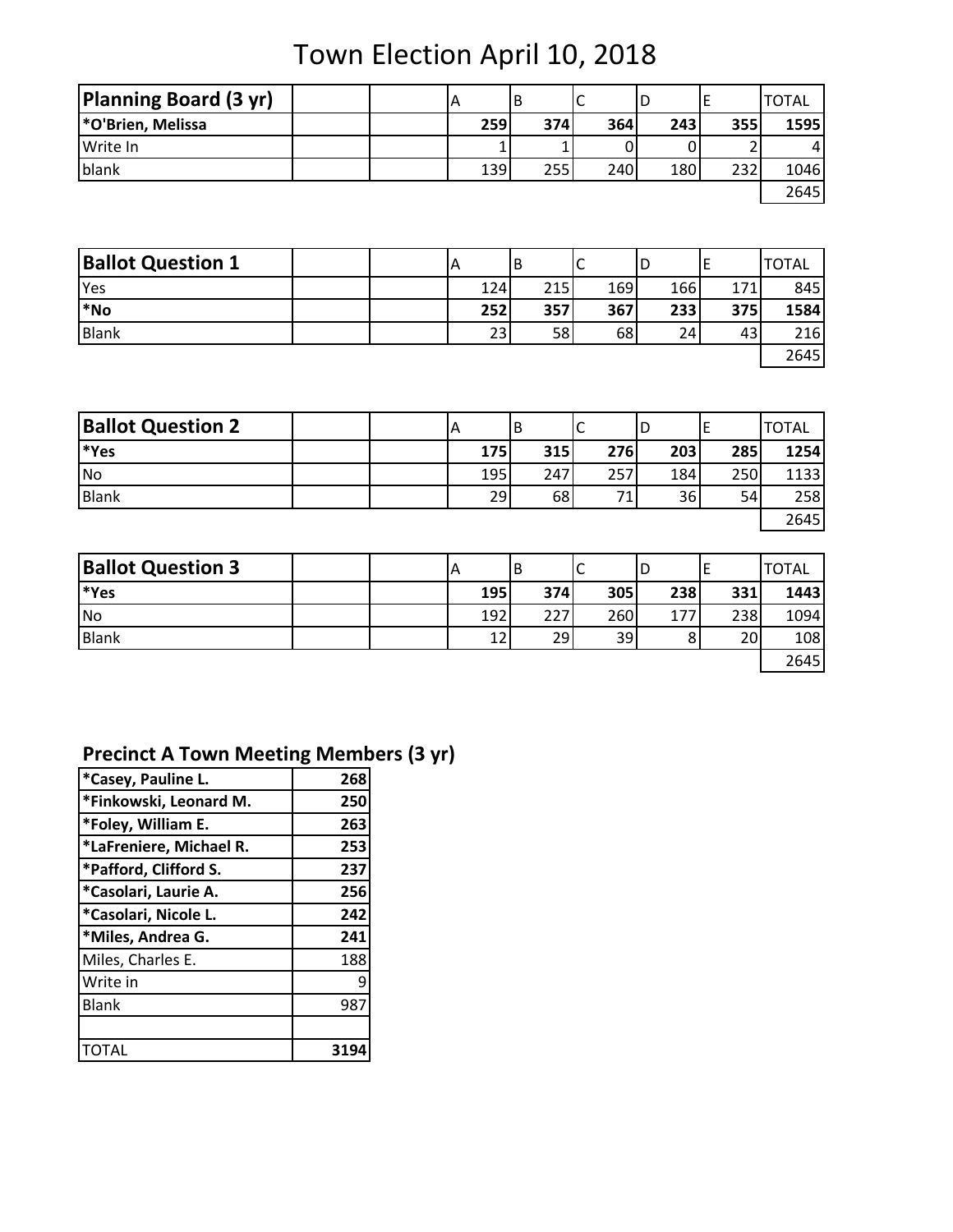## Town Election April 10, 2018

#### **Precinct B Town Meeting Members (3 yr)**

| 390  |
|------|
| 382  |
| 374  |
| 354  |
| 392  |
| 375  |
| 363  |
| 371  |
| 30   |
| 2022 |
| 5053 |
|      |

#### **Precinct C Town Meeting Members (3yr)**

| 357            |
|----------------|
| 354            |
| 360            |
| 364            |
| 363            |
| 368            |
| 2              |
| $\overline{2}$ |
| 41             |
| 2625           |
|                |
|                |
|                |

#### **Precinct D Town Meeting Members (3 yr)**

| *Cavanaugh, Mark        | 257  |
|-------------------------|------|
| *Corbin Finkel, Harriet | 225  |
| *Fisher, Mike           | 216  |
| *Jodoin, Margaret       | 242  |
| *Kraske, Patricia C.    | 214  |
| *Pyle, Cynthia F.       | 235  |
| *Waite, Barry C.D.      | 248  |
| *Foley, Amy M.G.        | 249  |
| Foley, Matthew E.       | 182  |
| Write in                | 6    |
| <b>Blank</b>            | 1310 |
|                         |      |
|                         | 331  |